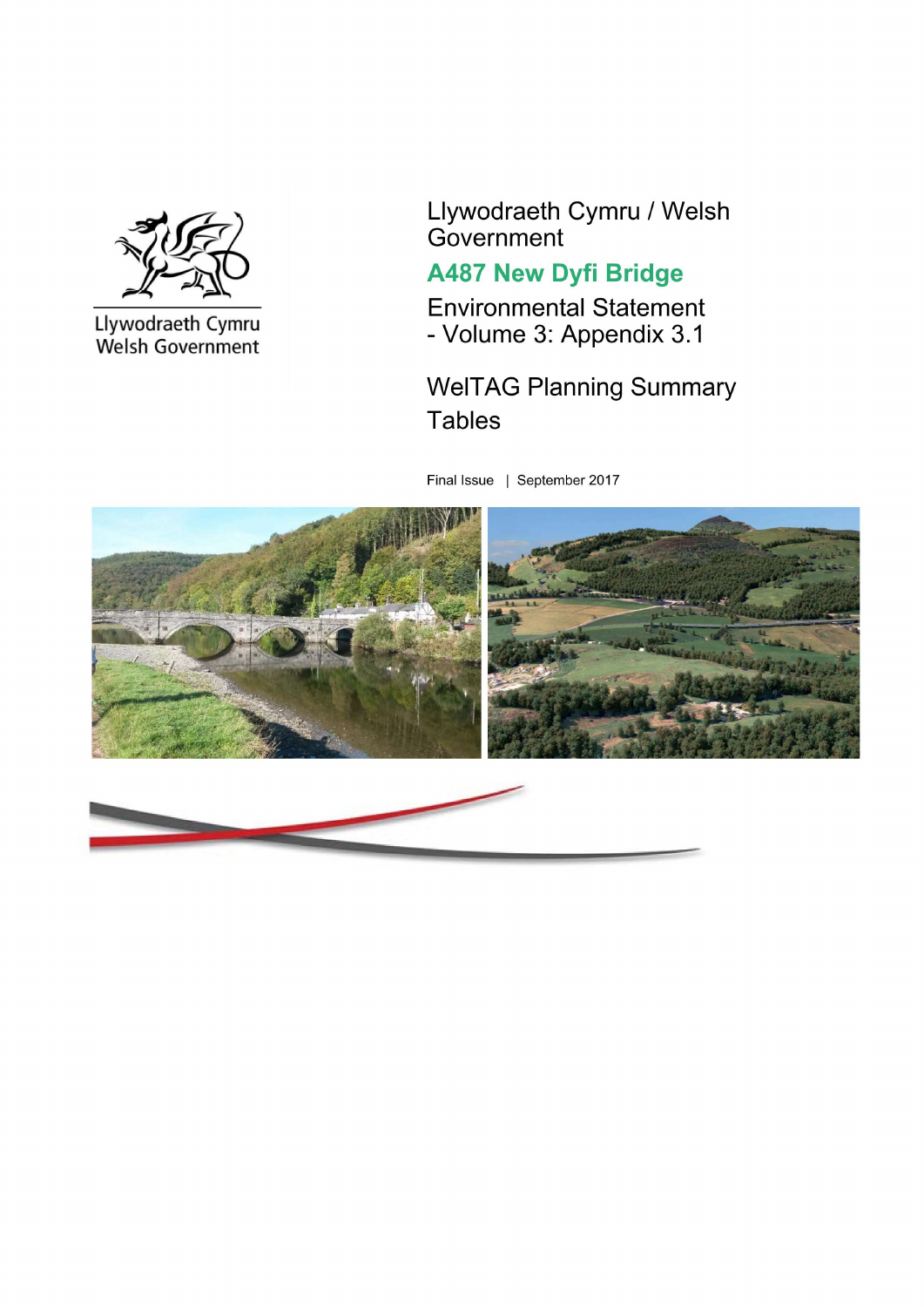| WelTAG Planning Stage: Summary of Option Sift against V |  |
|---------------------------------------------------------|--|
|                                                         |  |

| <b>Project name:</b> | A487 Dyfi Bridge    |
|----------------------|---------------------|
| Appraiser:           | <b>Ben Matthews</b> |
| Date of completion:  | Uan-12              |

|                 |                                                                                       |                                     |                                          |                |                          |                                            |                          |                          |                          | WelTAG Criteria          |                      |                 |                  |             |                                     |                    |                                            |                                                                                                                                                                                                                                                                                                                   |
|-----------------|---------------------------------------------------------------------------------------|-------------------------------------|------------------------------------------|----------------|--------------------------|--------------------------------------------|--------------------------|--------------------------|--------------------------|--------------------------|----------------------|-----------------|------------------|-------------|-------------------------------------|--------------------|--------------------------------------------|-------------------------------------------------------------------------------------------------------------------------------------------------------------------------------------------------------------------------------------------------------------------------------------------------------------------|
|                 |                                                                                       |                                     | <b>Economy</b>                           |                |                          |                                            |                          | <b>Environment</b>       |                          |                          |                      |                 |                  |             | <b>Society</b>                      |                    |                                            |                                                                                                                                                                                                                                                                                                                   |
| Ref             | <b>Package Name</b>                                                                   | Economic<br>Transport<br>Efficiency | Economic<br><b>SO</b><br>Impact<br>Wider | Joise          | ocal Air Quality         | Gas<br>eenhouse<br>Greenhouse<br>Emissions | andscape and<br>ownscape | Biodiversity             | Soil                     | <b>leritage</b>          | Environment<br>Vater | ransport Safety | ersonal Security | ermeability | Accessibility &<br>Social Inclusion | lealth & Wellbeing | ಹ<br>Equality, Diversity &<br>Human Rights | <b>Decision</b>                                                                                                                                                                                                                                                                                                   |
| TM <sub>1</sub> | <b>Traffic Management</b>                                                             |                                     |                                          |                |                          |                                            |                          | $\Omega$                 | $\mathbf{0}$             |                          |                      | $++$            | $\Omega$         |             | $\ddot{}$                           |                    |                                            | Reject - performs poorly against economic<br>criteria, particularly against journey time and<br>reliability. Only minor benefits against the<br>essential objectives of improving reliability<br>and the integrity of Dyfi Bridge.                                                                                |
| TM <sub>2</sub> | Traffic Management + flood mitigation                                                 | $\mathbf{0}$                        | $\sim$                                   | $\sim$         | $\overline{\phantom{a}}$ | $\blacksquare$                             | $\sim$                   | $\mathbf{0}$             | $\mathbf{0}$             | $+$                      | $^{++}$              | $^{++}$         | $\mathbf{0}$     | $\ddot{}$   | $\begin{array}{c} + \end{array}$    | $+$                | $+$                                        | Progress - performs similarly to TM1a,<br>however the flood mitigation measures<br>should provide reliability benefits. Could<br>offer a low cost alternative and merits<br>further investigation                                                                                                                 |
| ON <sub>1</sub> | Raise A487 + traffic management + flood mitigation                                    | $\pm$                               | $\sim$                                   | $\sim$         | $\overline{\phantom{a}}$ | $\sim$                                     | $\sim$                   | $\sim$                   | $\mathbf{0}$             | $\pm$                    | $\ddot{}$            | $^{++}$         | $\mathbf{0}$     | $\ddot{}$   | $^{++}$                             | $\pm$              | $+$                                        | Progress - Raising the A487 is likely to<br>improve journey time reliability although<br>concerns over the long-term integrity of Dyfi<br>Bridge remain. Decision to progress is<br>marginal and option should be reviewed at<br>an early stage in the detailed appraisal<br>process to ensure it remains viable. |
| WS1             | Widening & strengthening                                                              | $\overline{+}$                      | $+$                                      | $\Omega$       | $\Omega$                 | $\Omega$                                   | ÷.                       | $\Omega$                 | $\mathbf{0}$             | ÷.                       | $+$                  | $^{++}$         | $\Omega$         | $+$         | $\ddot{}$                           | $\ddot{}$          | $\ddot{}$                                  | Reject - performs poorly against economic<br>criteria, particularly against journey time and<br>reliability. Only minor benefits against the<br>essential objectives of improving reliability<br>and the integrity of Dyfi Bridge.                                                                                |
| WS2             | Widening & strengthening + flood mitigation                                           | $++$                                | $\ddot{}$                                | $\mathbf{0}$   | $\mathbf{0}$             | $\overline{0}$                             | ÷,                       | $\mathbf{0}$             | $\mathbf{0}$             | $\overline{\phantom{a}}$ | $^{++}$              | $^{++}$         | $\mathbf{0}$     | $\ddot{}$   | $\begin{array}{c} + \end{array}$    | $\ddot{}$          | $\pm$                                      | Progress - performs similarly to TM1b,<br>however the flood mitigation measures<br>should provide reliability benefits. Could<br>offer a low cost alternative and merits<br>further investigation                                                                                                                 |
| WS3             | Widening & strengthening + flood mitigation + raise<br>A487                           | $++$                                | $^{++}$                                  | $\overline{0}$ | $\overline{0}$           | $\overline{0}$                             | $\sim$                   | $\sim$                   | $\mathbf{0}$             | $\overline{\phantom{a}}$ | $\ddot{}$            | $^{++}$         | $\overline{0}$   | $\ddot{}$   | $++$                                | $\ddot{}$          | $\pm$                                      | Progress - Raising the A487 is likely to<br>improve journey time reliability although<br>concerns over the long-term integrity of Dyfi<br>Bridge remain. Decision to progress is<br>marginal and option should be reviewed at<br>an early stage in the detailed appraisal<br>process to ensure it remains viable. |
| DO <sub>1</sub> | New crossing 200-500m downstream                                                      | $\mathbf 0$                         | $^{++}$                                  | $\mathbf{0}$   | $\mathbf{0}$             | $\mathbf{0}$                               | $\blacksquare$           | $\overline{\phantom{a}}$ | $\overline{\phantom{a}}$ | $^{+++}$                 | $^\mathrm{+}$        | $***$           |                  | $\ddot{}$   | $^{++}$                             | $^{++}$            | $\ddot{}$                                  | Progress - performs well against economy<br>and social criteria. Also performs well<br>against essential objectives.                                                                                                                                                                                              |
| UP <sub>1</sub> | New crossing 200-500m upstream                                                        | $+$                                 | $^{++}$                                  | $\mathbf{0}$   | $\mathbf{0}$             | $\mathbf{0}$                               | $\omega$                 | $\sim$                   | $\overline{\phantom{a}}$ | $^{+++}$                 | $\ddot{}$            | $***$           |                  | $+$         | $^{++}$                             | $^{++}$            | $+$                                        | Progress - The best performing option.<br>Performs well against economy and social<br>criteria. Also performs well against<br>essential objectives.                                                                                                                                                               |
| UP <sub>2</sub> | New crossing approx 500m upstream, southern<br>approach from station east of Eco Park | н,                                  | $^{++}$                                  |                |                          | $\mathbf{0}$                               |                          | --                       |                          | $^{+++}$                 | $\mathbf{0}$         | $^{+++}$        |                  | ٠           | $^{++}$                             | $^{++}$            | $\pm$                                      | Reject - A relatively high cost option that<br>does not deliver greater benefits. Could<br>sever the railway station from Machynlleth<br>town centre and likely to have greater<br>adverse environmental impacts than other<br>new road options.                                                                  |